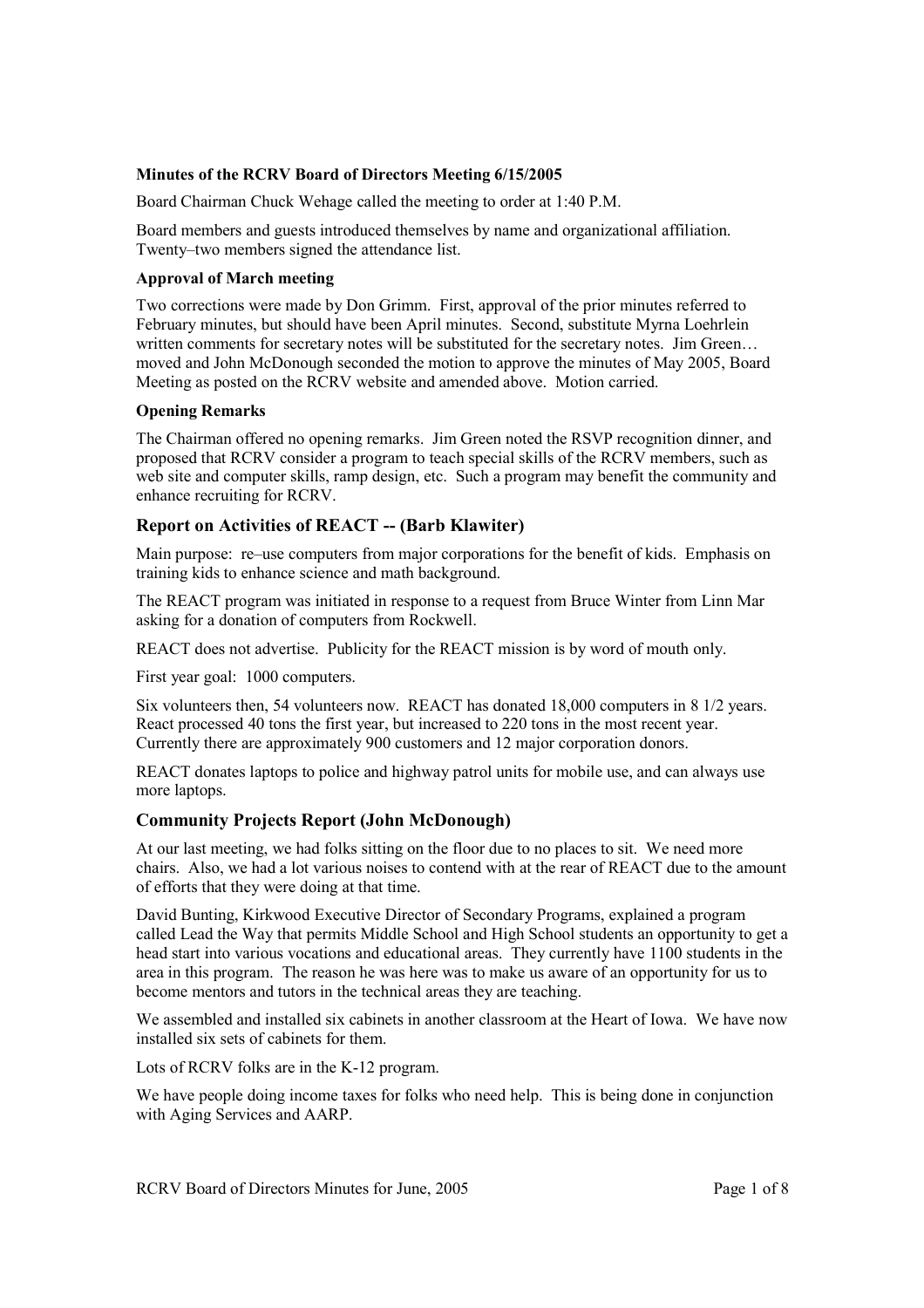We are continually repairing Ablenet Switches, working on trail counters and now have a design team working on designing a modular wheelchair ramp where we can build modules, deliver to a sight, then install in hours instead of days. After the need goes away, we can remove and store in some central location. We are a part of a multi-partnership group involving RCRV, Corrections, Aging Services, GWAEA, Easter Seals, ST Lukes, United Way, and Iowa Compass,

We are doing home inspections for Aging Services.

Dave Gosch of Rockwell Collins is working towards RCRV becoming better known in our area. An article will be in the company newsletter, the Horizons in the near future. He is also working to get us into the Gazette again.

We are currently in various stages in the design, and build of seven ramp designs.

In general, we are keeping very busy and trying very hard to increase our membership so that more activities can get done.

Jack Hotchkiss was asked to represent RCRV at Box of Hope inaugural event. Construction Corps disassembled playground equipment at St Pats, to be used by New Horizons to make wheel chair compatible swing set.

Ramp in Robins is surplus, being offered to RCRV.

# **Communications (Rod Thorpe)**

Newsletter is complete, ready to put on web site and distribute.

# **Data Base (Jim Klein)**

no report

# **Recruitment (Pete Jurgens)**

Met with Sara this morning, continue to refine membership records with RSVP. Each current member is encouraged to recruit one new member each year.

Heart of Iowa commemorative mural in honor of Pat Marshall is now completed. Myrna is planning a dedication in August.

# **United Way (Mary Klinger)**

no report

#### **St Luke's (Jackie Ryan)**

no report

# **Sixth Judicial District (Heidi Soethout)**

Community Service: The RCRV bowling ramp design has been given to the Tama facility for evaluation. The initial plan is to build approximately six ramps.

There will be a wheelchair ramp meeting Monday DCS. Patrick Hughes, United Way ramp designer, plans to attend. There is no update at this time on the feasibility of a wheel chair lift as discussed by Chuck Larson of the Easter Seals organization.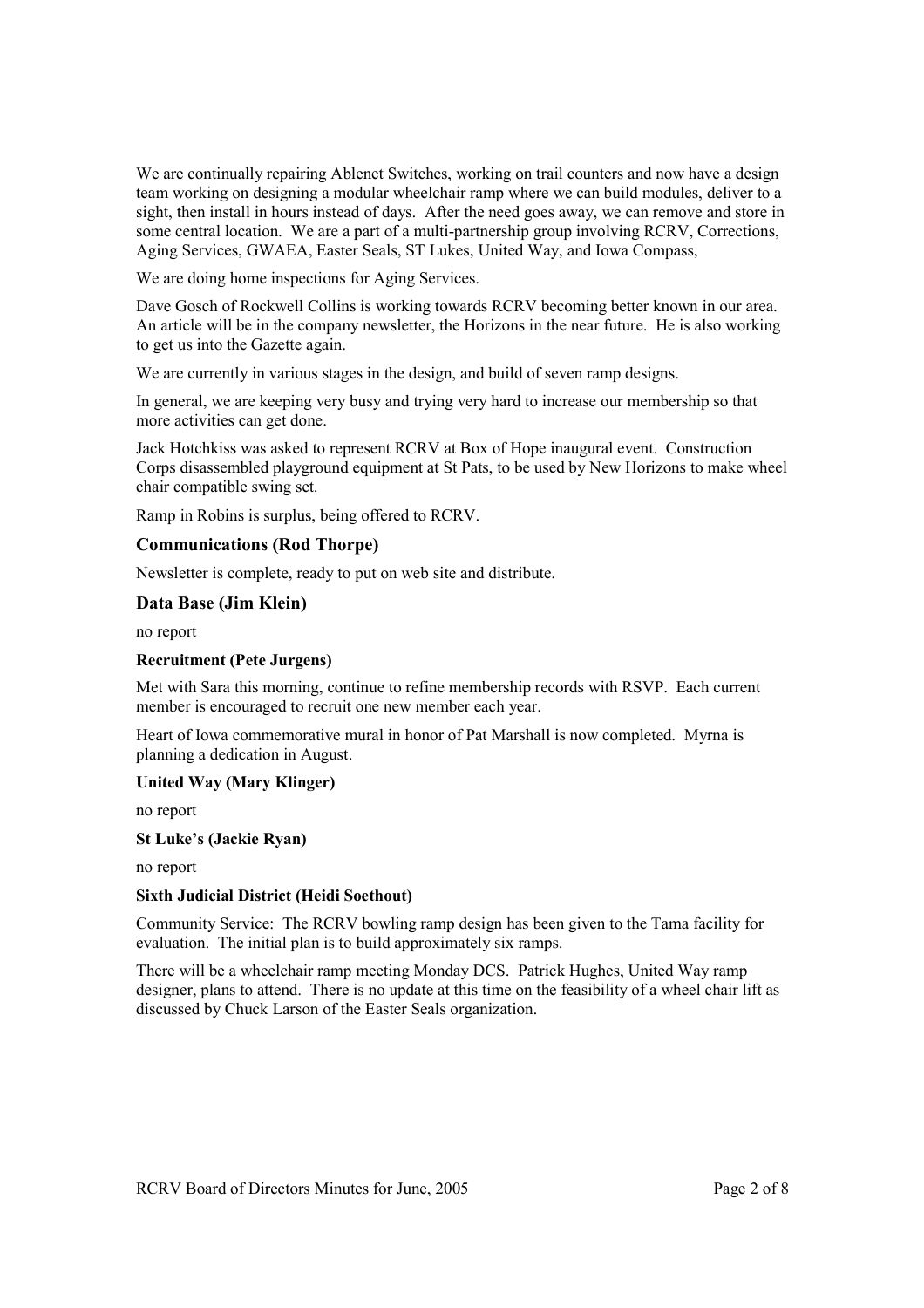# **Heart of Iowa (Myrna Loehrlein)**

Summer programming is in full swing. Our school–age kids and youth are busy swimming and exploring the community.

We are grateful to RCRV for re–installing cabinets in our preschool room. With RCRV doing the job, we are confident they will stay put. Thank you notes from some of the students were circulated at the meeting.

All our outside doors are being repainted by RCRV volunteers. This will prolong their lives, keep our kids safe from rust exposure, and give our building an updated look.

Hear of Iowa passed its state licensure examination last week. We were renewed for three years—the highest level.

We now have a family therapist, thanks in part to funding from a source suggested at an RCRV meeting.

The dedication inscription has been added to the Pat Marshall memorial mural. RCRV is invited to hold its August Board Meeting at the Heart of Iowa facility where a dedication ceremony will be the featured presentation of the meeting.

# **Heritage Agency on Aging (Linda Dearinger)**

(to be added)

#### **Aging Services (Carol Luth)**

No report

#### **Jane Boyd (Karl Cassell)**

Jane Boyd is building a computer lab to provide computer classes for children. It is anticipated that classes will also be made available to adults during daytime hours this fall the fall and winter. RCRV will attempt to provide volunteer help to install wiring and to connect the network.

The Jane Boyd Golf Tournament is scheduled for July 14, 2005. Entry fee is \$50.00 per person, or \$200.00 for a foursome. Hole sponsorships are available for \$125.00, and a combination foursome/hole sponsorship is \$275.

The Jane Boyd summer camp began June 13 and continues through August 12. The camp accommodates 75 students, with plenty of activities for youth. Emphasis is on education, recreation, and social awareness.

# **RSVP (Sara Case)**

The RSVP Volunteer appreciation event was an elaborate breakfast served to 150 people on June 14th. Several RCRV members attended and were pleased with the event.

# **Options of Linn County (Wayne Clayton)**

Options of Linn County is now hosting Kirkwood classes. RCRV participation was light this month, with a few device repairs conducted by the Community Projects group.

# **Red Cross (Joan Schaffer)**

Joan Schaffer presented a brief summary of the consolidation of services in Johnson County to take place July 1.

Joan noted that blood drives are now conducted every Monday, rather than every other Monday.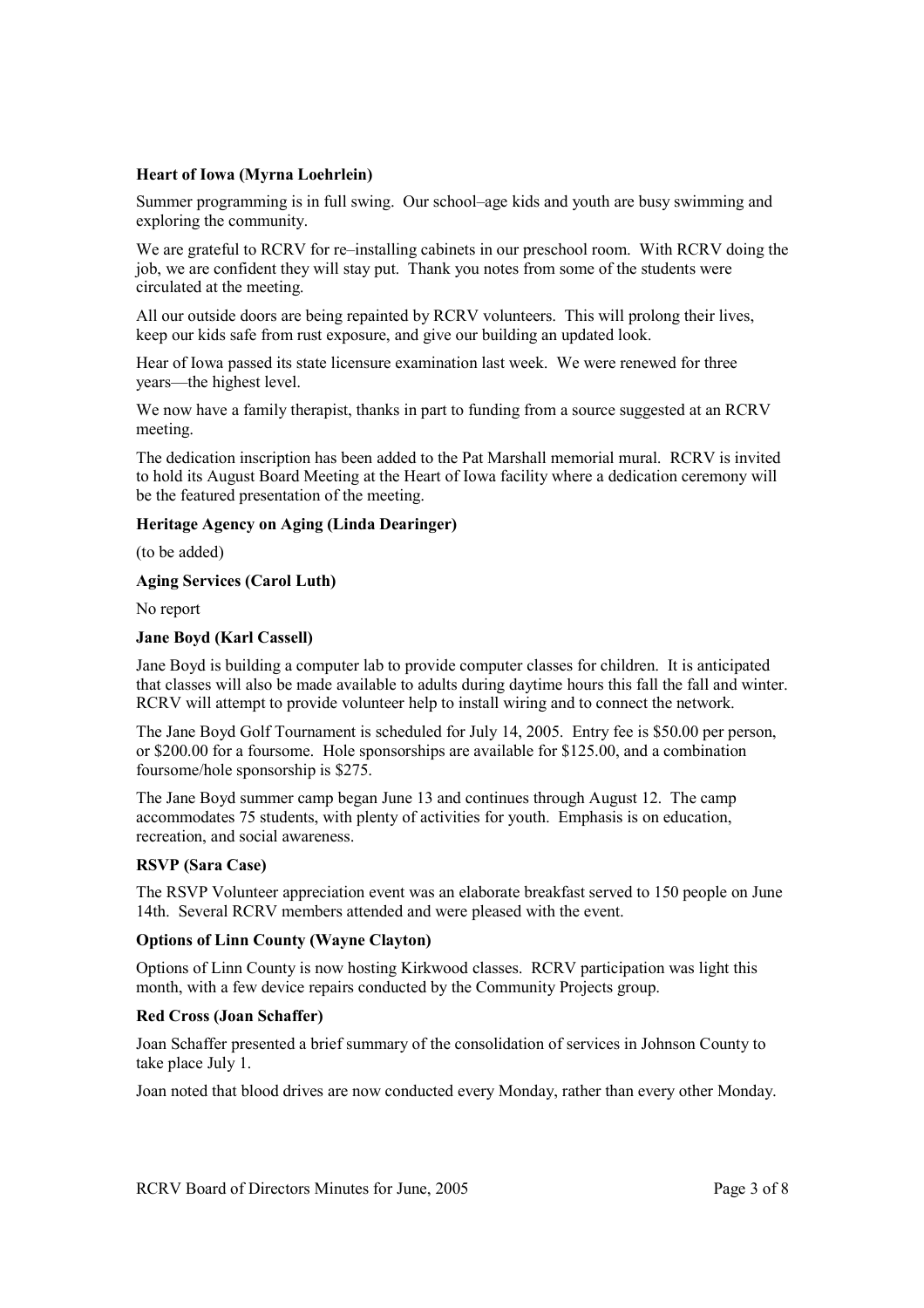# **Bridge, Four Oaks (Carol Kalous)**

no report

# **Rockwell Collins (Cindy Dietz)**

Hands across America United Way.

Agency awareness event

K-12 kickoff breakfast Aug 19. Joe Clark will be the speaker.

Cedar Rapids schools to initiate engineering curriculum at Roosevelt, Harding, and Taft, and at Jefferson. The K-12 program will look for volunteers as needed. Expect Prairie to implement program as well.

Freedom Festival is coming up.

Free Marine Band Concert noon June 24, Collins duck pond.

#### **Old Business:**

Mike Wilson move, Pete Jurgens seconded a motion to approve the RCRV bylaw changes Don Grimm proposed at the previous Board meeting. The full text of the proposed changes is attached to these minutes. Motion approved.

Chuck Wehage reported on progress of liability protection query. Eva Cram has suggested a prearrangement with the Linn County Bar Association to intervene on our behalf in even of legal action against an RCRV member. Cindy asked that Gary Chadick be kept in the loop on any discussions with the Bar association.

# **New Business**

Next meeting will be 1:30, August 17th, at Heart of Iowa. The Pat Marshall memorial mural will be dedicated at that meeting.

Pete Jurgens move to adjourn. Motion was seconded by John McDonough. Motion approved at approximately 2:40 P.M.

Submitted by Donald Grimm, Secretary.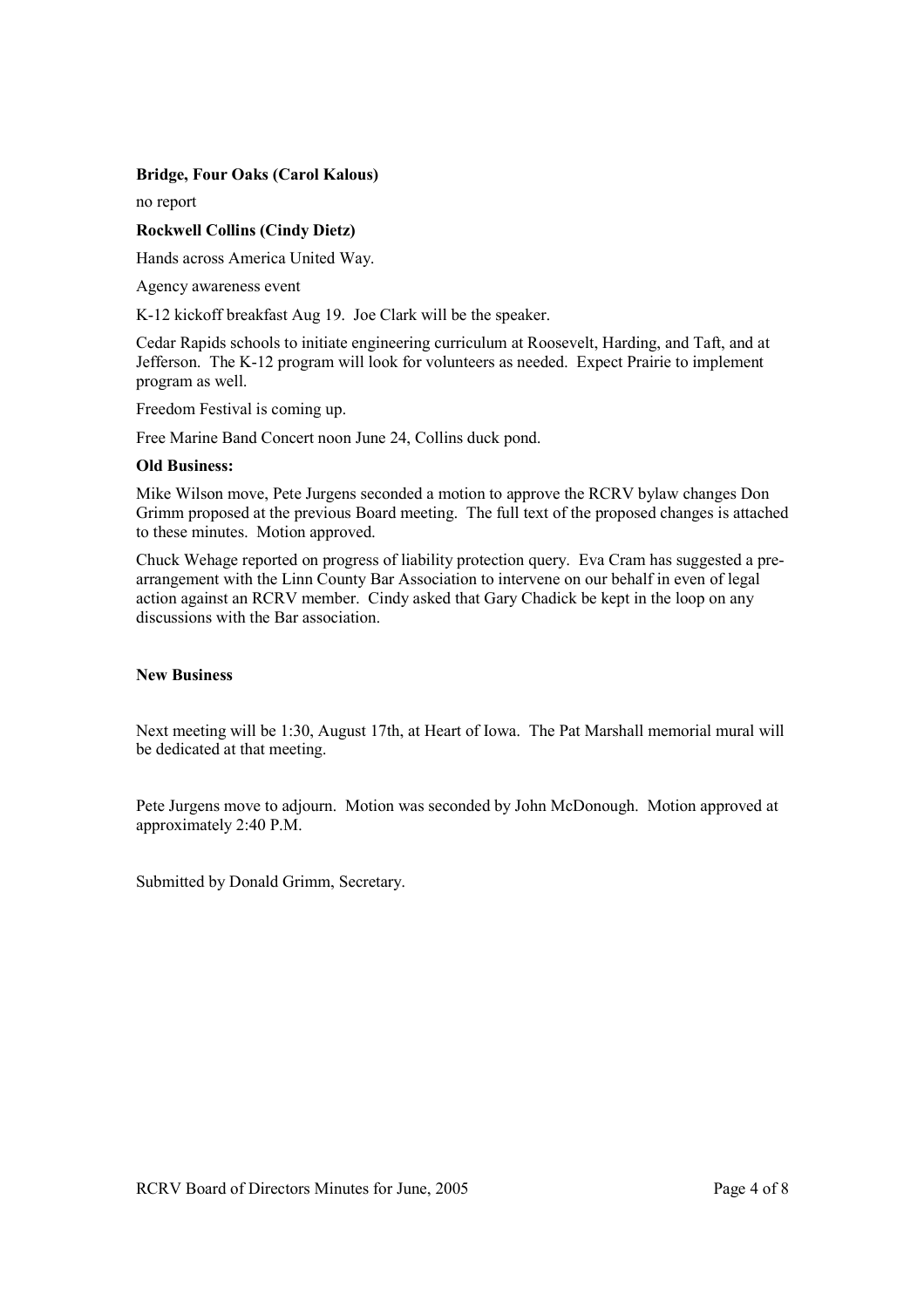# Changes to Bylaws

of

# Rockwell Collins Retiree Volunteers (RCRV)

**Issue #1: Membership Definition: Redefine.** 

# **Issue #2: Community Service Representatives are members: delete.**

**Issue #3: Continuing membership requires reporting hours: define.** 

# **Article IV Membership**

Presently:

- Section 1 All retired Rockwell Collins Employees (and/or spouses) are RCRV members. This includes any Rockwell Collins employee (and /or spouse) who left Rockwell-Collins after he/she was vested and is now retired from any company.
- Section 2 Community service agency representatives are also eligible for RCRV Membership.
- Section 3 To become an Active RCRV Member, an individual submits registration information to RCRV, participates in an RCRV recognized activity, and reports results and volunteer hours worked to RCRV.
- Section 4. RCRV maintains a partnership and shares registration information with the Retired and Senior Volunteers Program (RSVP). RSVP provides liability protection for individuals while they are performing RCRV volunteer activities.
- Section 5 There are no membership dues associated with RCRV

Proposed:

- Section 1 All retired Rockwell Collins Employees (and/or spouses) are eligible to become RCRV members. This includes any former Rockwell Collins employee (and /or spouse) who left Rockwell-Collins and is now retired from any company.
- Section 2 Any individual not qualifying under Section 1 may nevertheless be declared eligible for RCRV membership by majority vote of the Board of **Directors**
- Section 3 A qualified individual becomes an RCRV Member when he or she submits a membership application to RCRV and that application is accepted by the Membership Chairman or his representative. To maintain membership, the individual must participate in one or more RCRV recognized activities and report results and volunteer hours worked to RCRV. Any RCRV member may resign his membership by notifying any RCRV officer or standing committee chairman of his resignation.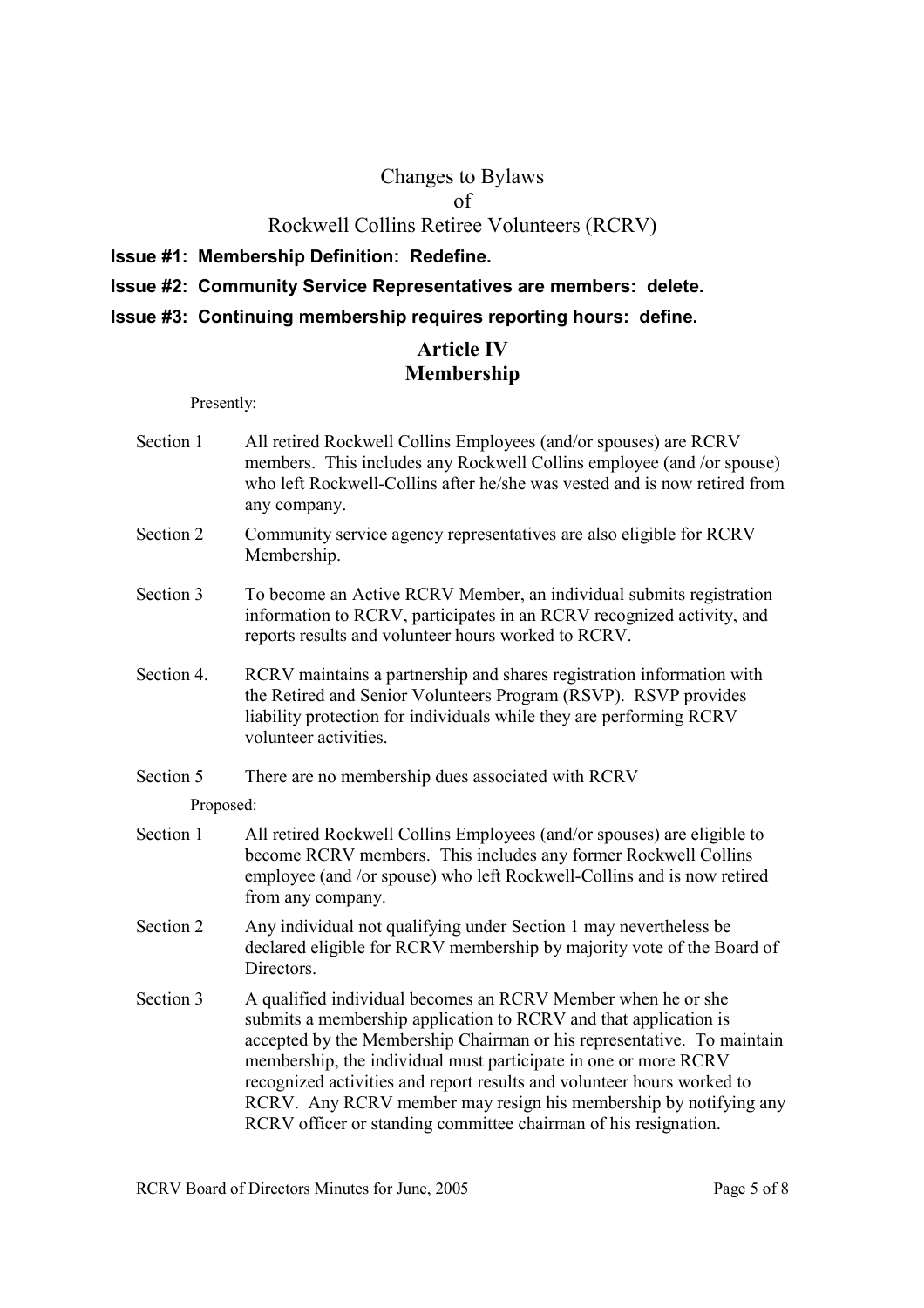- Section 4 RCRV maintains a partnership and shares membership information with the Retired and Senior Volunteers Program (RSVP). RSVP reports RCRV hours worked and accomplishments as part of its own tracked activities. RSVP also provides general support and limited insurance protection for individuals while they are performing RCRV volunteer activities.
- Section 5 There are no membership dues associated with RCRV.
- Section 6 An individual's RCRV membership may be revoked if that member has failed to participate in RCRV activities or to report volunteer hours worked on applicable projects for twelve consecutive months or longer.
- Section 7 The Board of Directors may revoke the membership of any RCRV member if the Board of Directors determines that the member has intentionally committed illegal, immoral, or unethical acts detrimental to the Mission and Vision of RCRV stated in Article II of these Bylaws.

# **Issue #4: Size of Board of Directors: define as variable per year.**

# **Issue #5: Additional Members may be elected by the Board: change to replacement only.**

# **Article V Organization**

Presently:

Section 2 The Board of Directors shall be constituted as follows:

- a. Chairman
- b. Vice Chairman
- c. Secretary
- d. Treasurer
- e. Chairmen of the standing committees defined in this Article.
- f. Community Service Agency representatives. (typically 12 to 15)
- g. Rockwell Collins representative(s). (typically 1)
- h. Active RCRV Members. (typically 20)

 Members of the Board of Directors shall be elected at an RCRV Annual Meeting and shall serve for a term of one year beginning January 1 following their election. Additional members may be elected by the Board of Directors to serve for the remainder of the year in which the election occurs.

 Officers of the Board of Directors, including the Chairman, the Vice Chairman, the Secretary, and the Treasurer, shall be elected at an RCRV Annual Meeting and shall serve for a term of one year beginning January 1 following their election.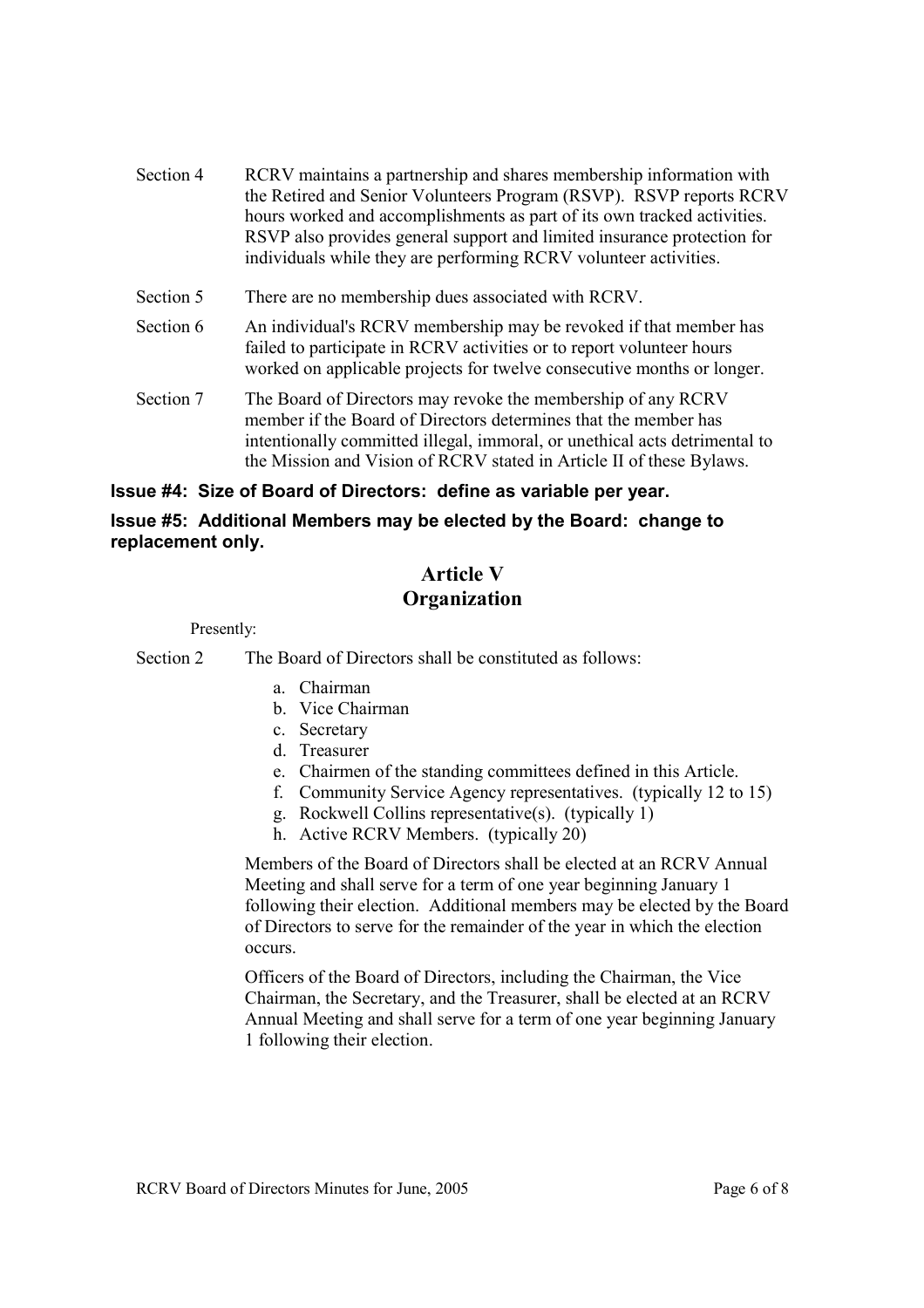# Proposed.

Section 2 The Board of Directors shall be constituted as follows:

- a. Chairman
- b. Vice Chairman
- c. Secretary
- d. Treasurer
- e. Chairmen of the standing committees defined in this Article.
- f. Community Service Agency representatives. (typically 12 to 15)
- g. Rockwell Collins representative(s). (typically 1)
- h. RCRV Members. (typically 20)

 All Officers and Members of the Board of Directors shall be elected at an RCRV Annual Meeting and shall serve for a term of one year beginning January 1 following their election. The number of Board Members to be elected shall be fixed by resolution approved by the Annual meeting in conjunction with each annual election. Any Board of Directors vacancy that occurs during the year may be filled by a replacement elected by the Board of Directors to serve for the remainder of the year in which the election occurs.

# **Issue #6: Removal from office, contract rights, Authority to execute documents: No change—allow Iowa Code 504 to specify**

# **Issue #7: Quorum: change to 1/3, make more explicit, use IA Code 504 language.**

# **Article VIII General Meetings**

Presently:

Section 2 A quorum shall consist of fifteen (15) members of the Board of Directors.

Proposed:

Section 2 A quorum shall consist of one–third of the members of the Board of Directors in office. If a quorum is present when a vote is taken, the affirmative vote of a majority of the directors present is the act of the Board.